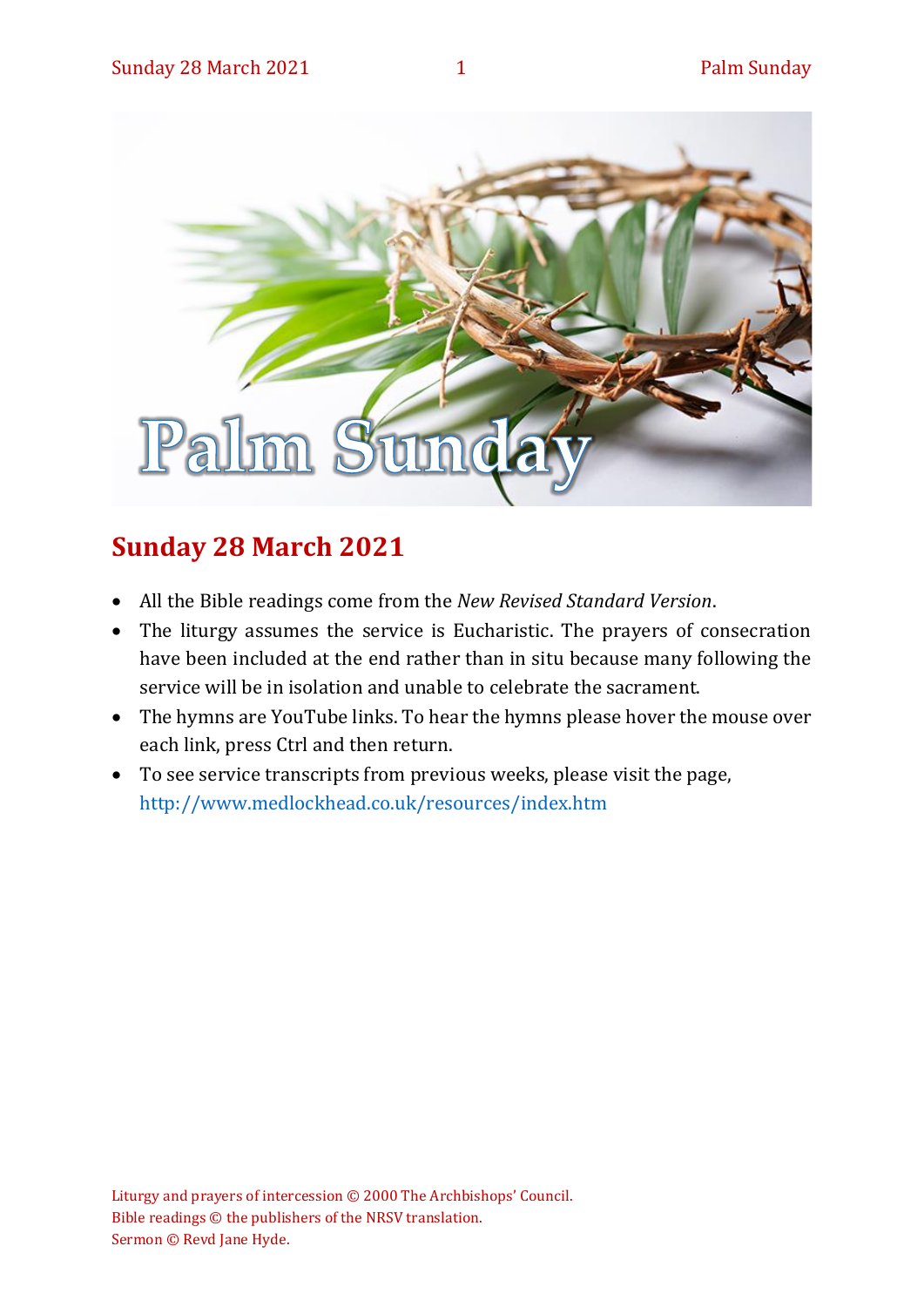### **The Welcome Liturgy of the palms**

In the name of the Father, and of the Son and of the Holy Spirit.

All **Amen.**

The Lord be with you,

#### All **and also with you.**

#### HYMN 1 **[All glory laud and honour](https://www.youtube.com/watch?v=eBfJyjDolwA)** (please click on this link to hear the hymn)

Dear brothers and sisters in Christ, during Lent we have been preparing by works of love and self-sacrifice for the celebration of our Lord's death and resurrection. Today we come together to begin this solemn celebration in union with the Church throughout the world. Christ enters his own city to complete his work as our Saviour, to suffer, to die, and to rise again. Let us go with him in faith and love, so that, united with him in his sufferings, we may share his risen life.

#### *The people hold up palms or branches while this prayer is said by the president*

God our Saviour, whose Son Jesus Christ entered Jerusalem as Messiah to suffer and to die; let these palms be for us signs of his victory and grant that we who bear them in his name may ever hail him as our King, and follow him in the way that leads to eternal life; who is alive and reigns now and for ever. All **Amen.**

### **The Palm Gospel**

Hear the Gospel of our Lord Jesus Christ according to Mark.

#### All **Glory to you, O Lord.**

When they were approaching Jerusalem, at Bethphage and Bethany, near the Mount of Olives, he sent two of his disciples and said to them, 'Go into the village ahead of you, and immediately as you enter it, you will find tied there a colt that has never been ridden; untie it and bring it. If anyone says to you, "Why are you doing this?" just say this, "The Lord needs it and will send it back here immediately".' They went away and found a colt tied near a door, outside in the street. As they were untying it, some of the bystanders said to them, 'What are you doing, un-tying the colt?' They told them what Jesus had said; and they allowed them to take it. They brought the colt to Jesus and threw their cloaks on it; and he sat on it. Many people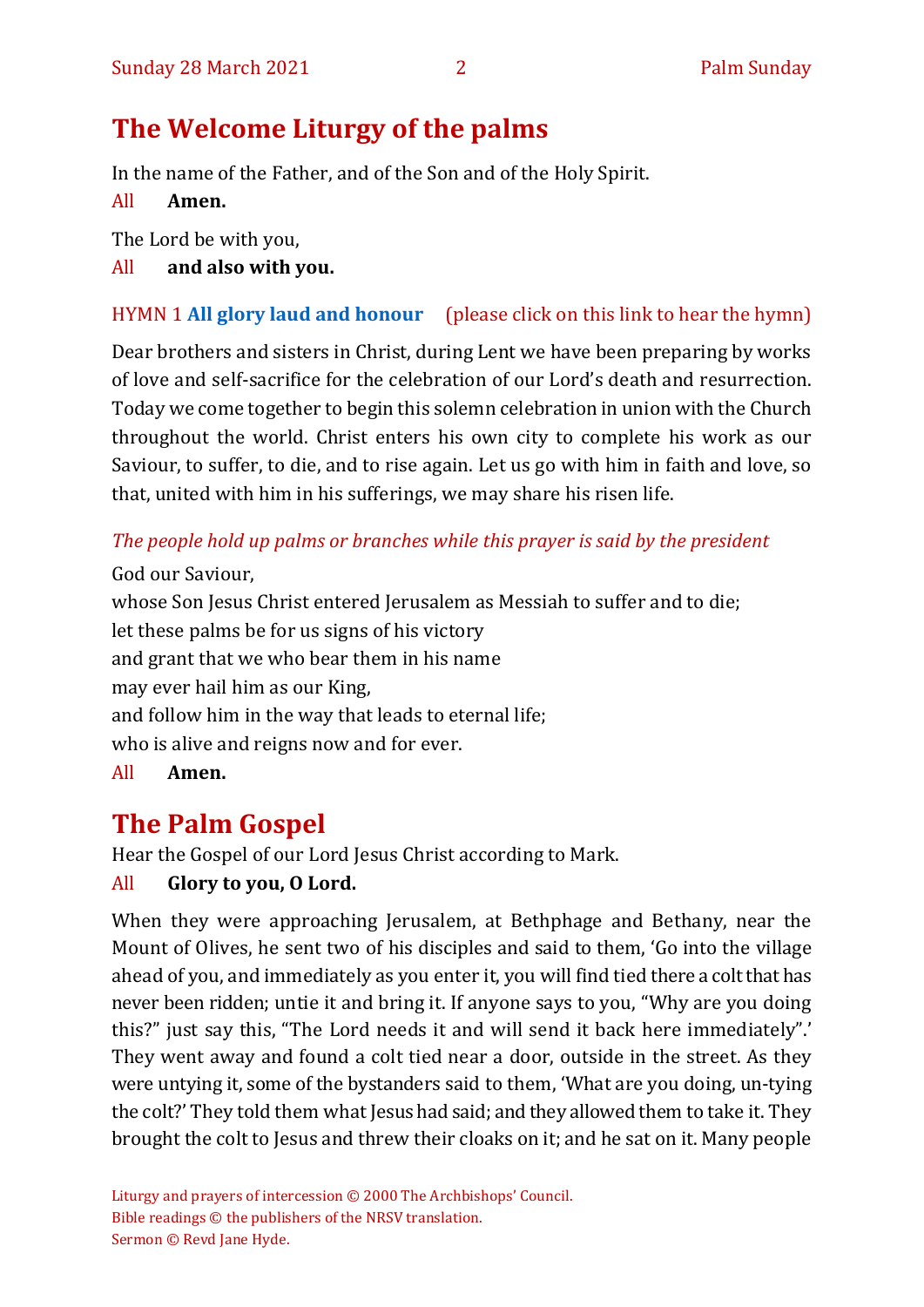spread their cloaks on the road, and others spread leafy branches that they had cut in the fields. Those who went ahead and those who followed were shouting, 'Hosanna! Blessed is the one who comes in the name of the Lord! Blessed is the coming kingdom of our ancestor David! Hosanna in the highest heaven!' Jesus then entered Jerusalem and went into the temple; and when he had looked around at everything, as it was already late, he went out to Bethany with the twelve. *Mark 11:1–11*

This is the Gospel of the Lord.

All **Praise to you, O Christ.**

### The Procession

So let us go forth, praising Jesus our Messiah.

HYMN 2 **[Hail thee festival day](https://www.youtube.com/watch?v=WmxXwAgkhWQ)** (please click on this link to hear the hymn)

### **The Preparation**

All **Almighty God, to whom all hearts are open, all desires known, and from whom no secrets are hidden: cleanse the thoughts of our hearts by the inspiration of your Holy Spirit, that we may perfectly love you, and worthily magnify your holy name; through Christ our Lord. Amen.**

Our Lord Jesus Christ said: The first commandment is this: 'Hear, O Israel, the Lord our God is the only Lord. You shall love the Lord your God with all your heart, with all your soul, with all your mind, and with all your strength.'

And the second is this: 'Love your neighbour as yourself.' There is no other commandment greater than these. On these two commandments hang all the law and the prophets.

#### All **Amen. Lord, have mercy.**

The sacrifice of God is a broken spirit; a broken and contrite heart God will not despise. Let us come to the Lord, who is full of compassion, and confess our sins in penitence and faith, firmly resolved to keep God's commandments and to live in love and peace with all.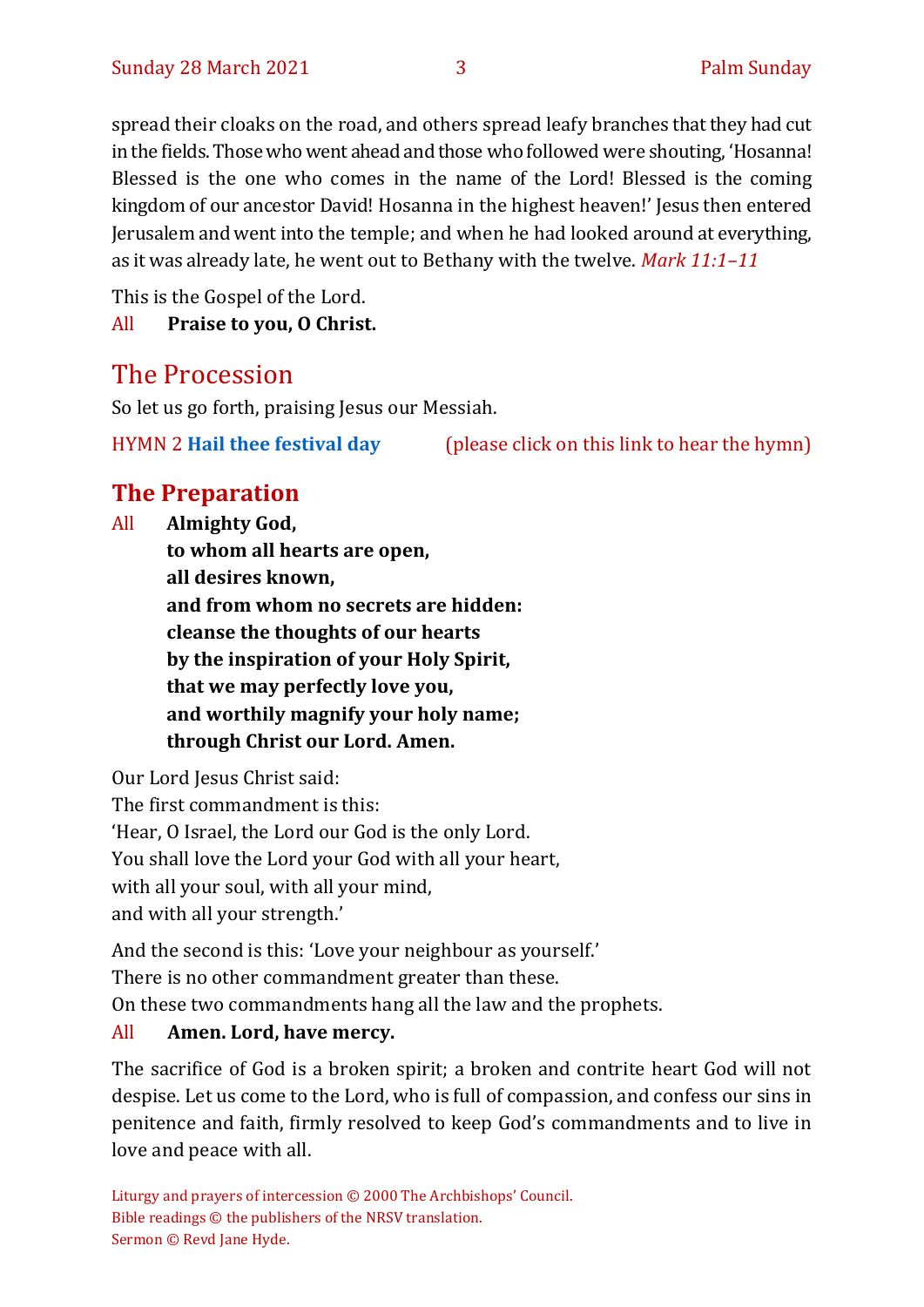All **Almighty God, our heavenly Father, we have sinned against you and against our neighbour in thought and word and deed, through negligence, through weakness, through our own deliberate fault. We are truly sorry and repent of all our sins. For the sake of your Son Jesus Christ, who died for us, forgive us all that is past and grant that we may serve you in newness of life to the glory of your name. Amen.**

Almighty God,

who forgives all who truly repent, have mercy upon you, pardon and deliver you from all your sins, confirm and strengthen you in all goodness, and keep you in life eternal; through Jesus Christ our Lord. All **Amen.**

### **The Gloria**

The Gloria is usually omitted during Lent.

### **The Collect for Palm Sunday**

Almighty and everlasting God, who in your tender love towards the human race sent your Son our Saviour Jesus Christ to take upon him our flesh and to suffer death upon the cross: grant that we may follow the example of his patience and humility, and also be made partakers of his resurrection; through Jesus Christ your Son our Lord, who is alive and reigns with you, in the unity of the Holy Spirit, one God, now and for ever. All **Amen.**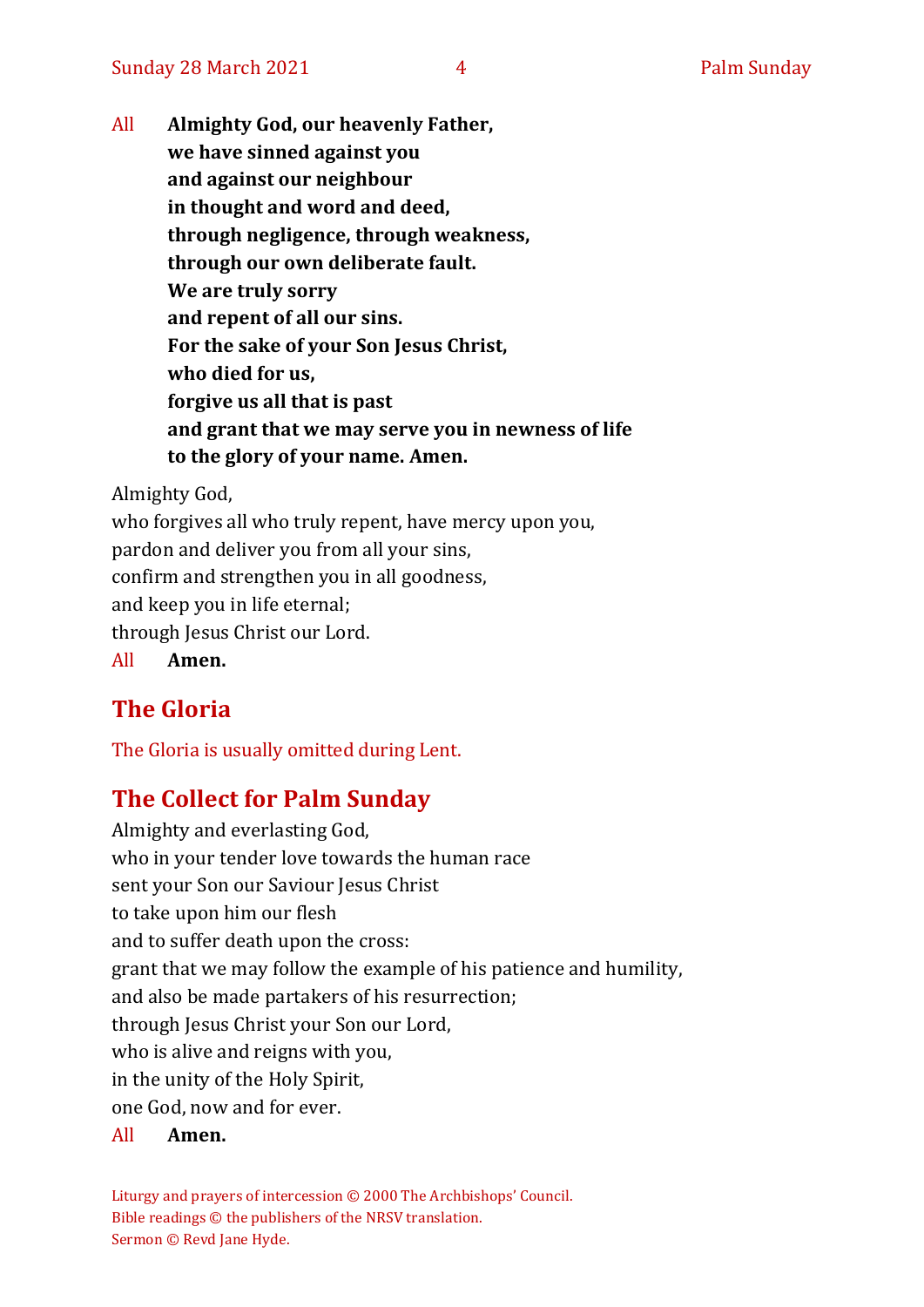### **First reading**

A reading from the book of the Prophet Isaiah

The Lord God has given me the tongue of a teacher, that I may know how to sustain the weary with a word. Morning by morning he wakens—wakens my ear to listen as those who are taught. The Lord God has opened my ear, and I was not rebellious, I did not turn backward. I gave my back to those who struck me, and my cheeks to those who pulled out the beard; I did not hide my face from insult and spitting. The Lord God helps me; therefore I have not been disgraced; therefore I have set my face like flint, and I know that I shall not be put to shame; he who vindicates me is near. Who will contend with me? Let us stand up together. Who are my adversaries? Let them confront me. It is the Lord God who helps me; who will declare me guilty? All of them will wear out like a garment; the moth will eat them up. *Isaiah 50:4–9*

This is the Word of the Lord

All **Thanks be to God.**

### **Second reading**

A reading from St Paul's Letter to the Philippians

If then there is any encouragement in Christ, any consolation from love, any sharing in the Spirit, any compassion and sympathy, make my joy complete: be of the same mind, having the same love, being in full accord and of one mind. Do nothing from selfish ambition or conceit, but in humility regard others as better than yourselves. Let each of you look not to your own interests, but to the interests of others. Let the same mind be in you that was in Christ Jesus, who, though he was in the form of God, did not regard equality with God as something to be exploited, but emptied himself, taking the form of a slave, being born in human likeness. And being found in human form, he humbled himself and became obedient to the point of death even death on a cross. Therefore God also highly exalted him and gave him the name that is above every name, so that at the name of Jesus every knee should bend, in heaven and on earth and under the earth, and every tongue should confess that Jesus Christ is Lord, to the glory of God the Father.

Therefore, my beloved, just as you have always obeyed me, not only in my presence, but much more now in my absence, work out your own salvation with fear and trembling; for it is God who is at work in you, enabling you both to will and to work for his good pleasure. *Philippians 2:1–13*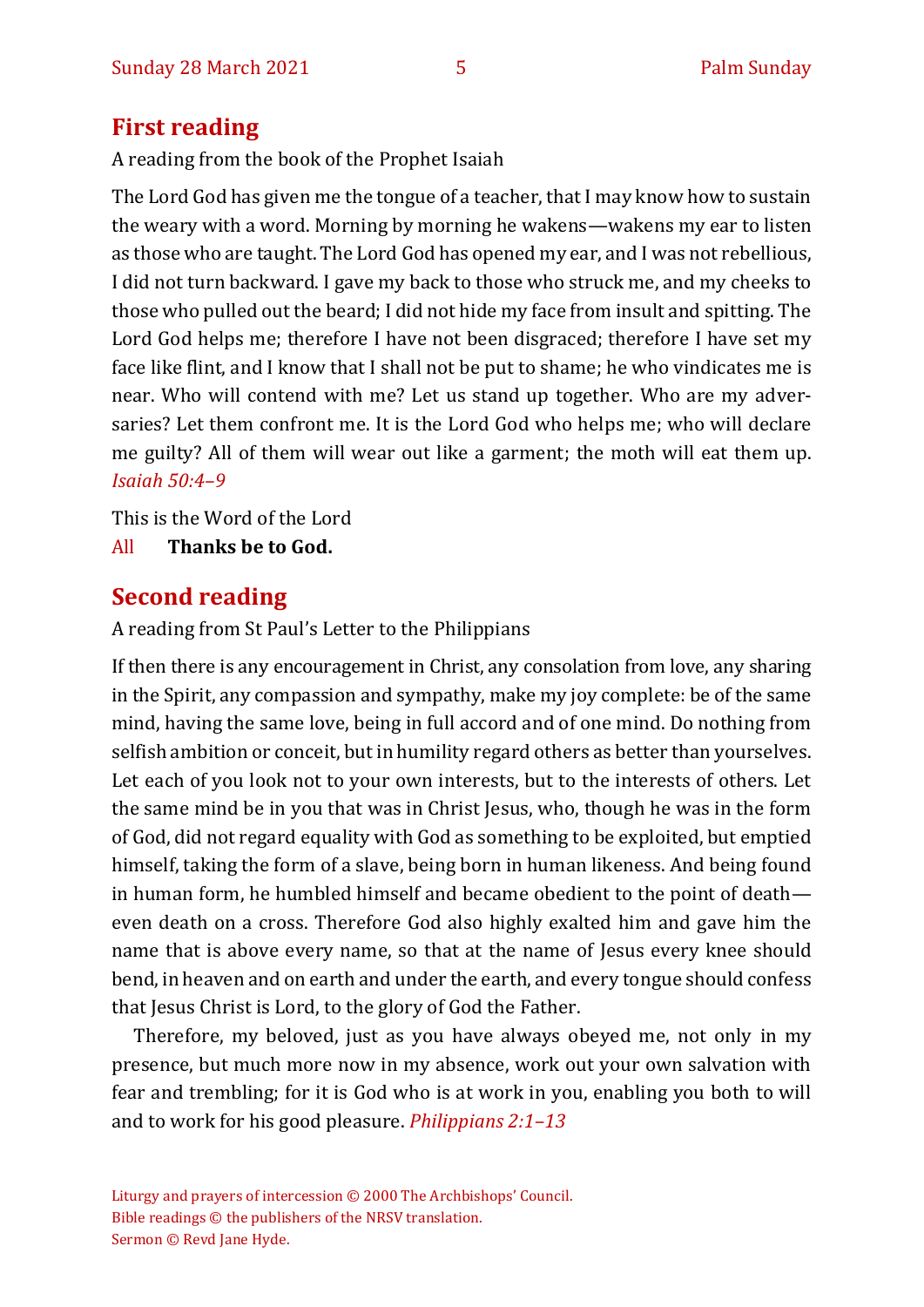This is the Word of the Lord

All **Thanks be to God.**

HYMN 3 **[Make way! Make way!](https://www.youtube.com/watch?v=78iCdVc5LVM)** (click on this link to hear the hymn)

### **Gospel reading**

Hear the Gospel of our Lord Jesus Christ according to Mark All **Glory to you O Lord.**

It was two days before the Passover and the festival of Unleavened Bread. The chief priests and the scribes were looking for a way to arrest Jesus by stealth and kill him; for they said, 'Not during the festival, or there may be a riot among the people.'

While he was at Bethany in the house of Simon the leper, as he sat at the table, a woman came with an alabaster jar of very costly ointment of nard, and she broke open the jar and poured the ointment on his head. But some were there who said to one another in anger, 'Why was the ointment wasted in this way? For this ointment could have been sold for more than three hundred denarii, and the money given to the poor.' And they scolded her. But Jesus said, 'Let her alone; why do you trouble her? She has performed a good service for me. For you always have the poor with you, and you can show kindness to them whenever you wish; but you will not always have me. She has done what she could; she has anointed my body beforehand for its burial. Truly I tell you, wherever the good news is proclaimed in the whole world, what she has done will be told in remembrance of her.'

Then Judas Iscariot, who was one of the twelve, went to the chief priests in order to betray him to them. When they heard it, they were greatly pleased, and promised to give him money. So he began to look for an opportunity to betray him.

On the first day of Unleavened Bread, when the Passover lamb is sacrificed, his disciples said to him, 'Where do you want us to go and make the preparations for you to eat the Passover?' So he sent two of his disciples, saying to them, 'Go into the city, and a man carrying a jar of water will meet you; follow him, and wherever he enters, say to the owner of the house, "The Teacher asks, Where is my guest room where I may eat the Passover with my disciples?" He will show you a large room upstairs, furnished and ready. Make preparations for us there.' So the disciples set out and went to the city, and found everything as he had told them; and they prepared the Passover meal.

When it was evening, he came with the twelve. And when they had taken their places and were eating, Jesus said, 'Truly I tell you, one of you will betray me, one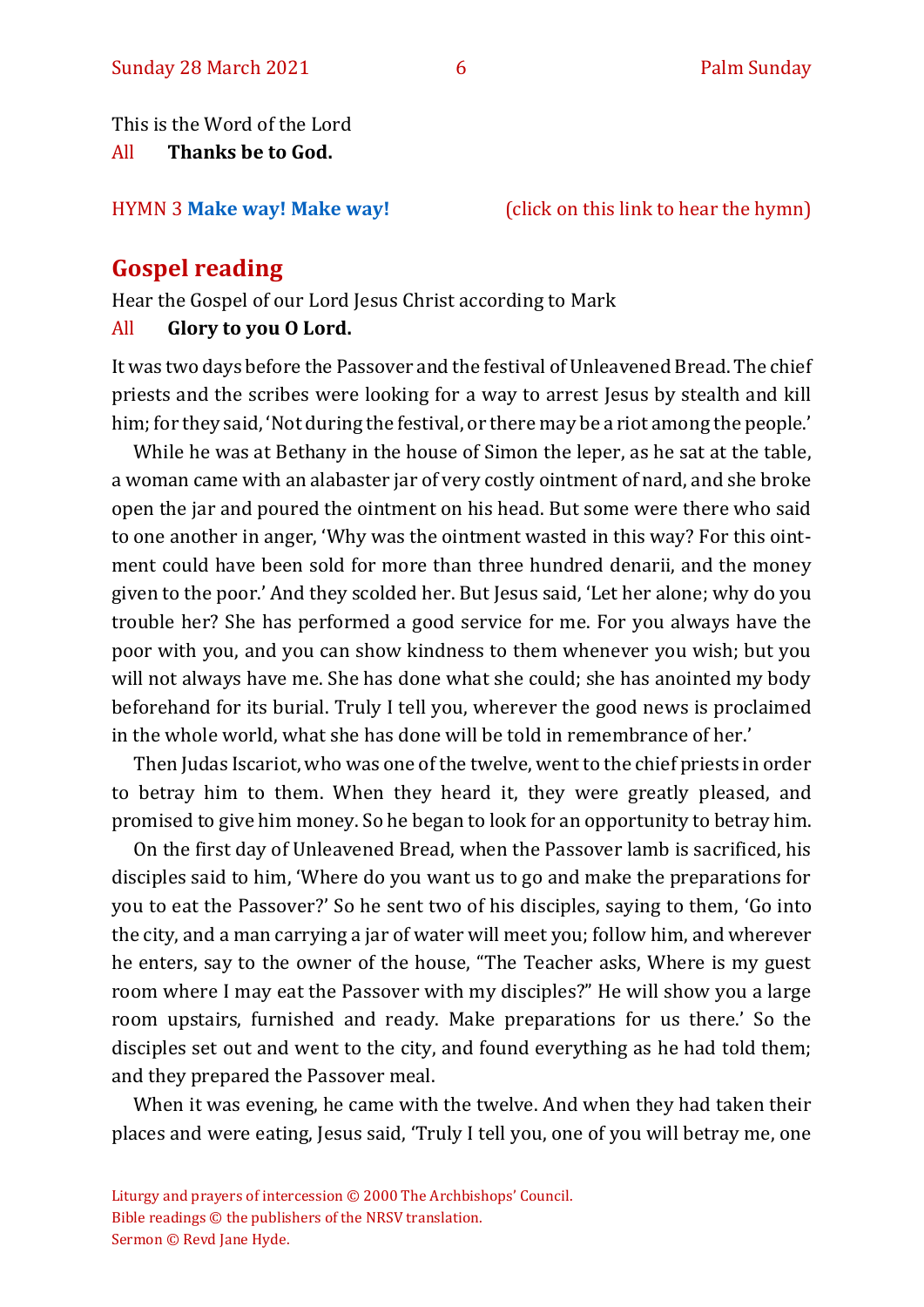who is eating with me.' They began to be distressed and to say to him one after another, 'Surely, not I?' He said to them, 'It is one of the twelve, one who is dipping bread into the bowl with me. For the Son of Man goes as it is written of him, but woe to that one by whom the Son of Man is betrayed! It would have been better for that one not to have been born.'

While they were eating, he took a loaf of bread, and after blessing it he broke it, gave it to them, and said, 'Take; this is my body.' Then he took a cup, and after giving thanks he gave it to them, and all of them drank from it. He said to them, 'This is my blood of the covenant, which is poured out for many. Truly I tell you, I will never again drink of the fruit of the vine until that day when I drink it new in the kingdom of God.'

When they had sung the hymn, they went out to the Mount of Olives. And Jesus said to them, 'You will all become deserters; for it is written,

"I will strike the shepherd,

and the sheep will be scattered.'

But after I am raised up, I will go before you to Galilee.' Peter said to him, 'Even though all become deserters, I will not.' Jesus said to him, 'Truly I tell you, this day, this very night, before the cock crows twice, you will deny me three times.' But he said vehemently, 'Even though I must die with you, I will not deny you.' And all of them said the same.

They went to a place called Gethsemane; and he said to his disciples, 'Sit here while I pray.' He took with him Peter and James and John, and began to be distressed and agitated. And he said to them, 'I am deeply grieved, even to death; remain here, and keep awake.' And going a little farther, he threw himself on the ground and prayed that, if it were possible, the hour might pass from him. He said, 'Abba, Father, for you all things are possible; remove this cup from me; yet, not what I want, but what you want.' He came and found them sleeping; and he said to Peter, 'Simon, are you asleep? Could you not keep awake one hour? Keep awake and pray that you may not come into the time of trial; the spirit indeed is willing, but the flesh is weak.' And again he went away and prayed, saying the same words. And once more he came and found them sleeping, for their eyes were very heavy; and they did not know what to say to him. He came a third time and said to them, 'Are you still sleeping and taking your rest? Enough! The hour has come; the Son of Man is betrayed into the hands of sinners. Get up, let us be going. See, my betrayer is at hand.'

Immediately, while he was still speaking, Judas, one of the twelve, arrived; and with him there was a crowd with swords and clubs, from the chief priests, the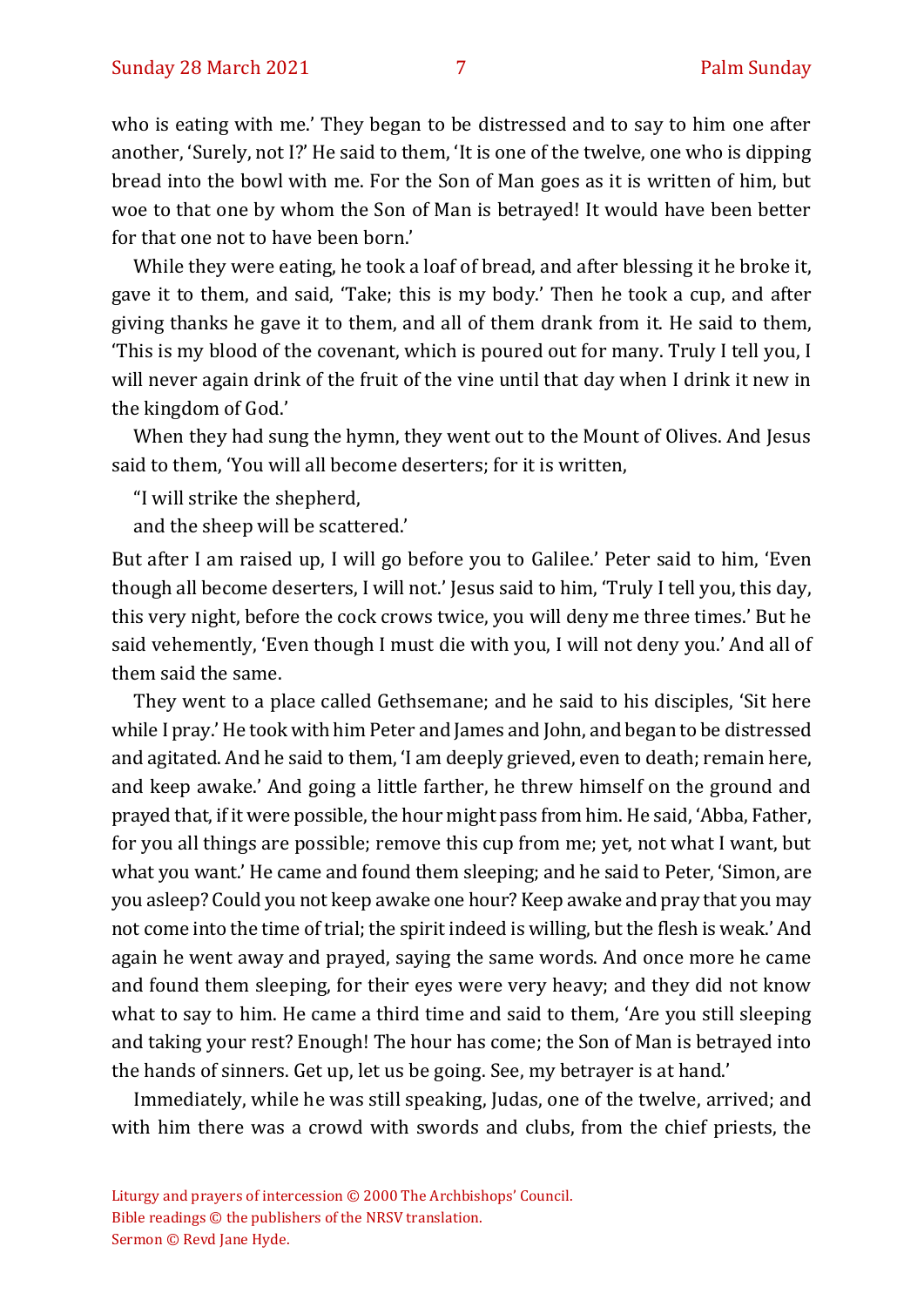scribes, and the elders. Now the betrayer had given them a sign, saying, 'The one I will kiss is the man; arrest him and lead him away under guard.' So when he came, he went up to him at once and said, 'Rabbi!' and kissed him. Then they laid hands on him and arrested him. But one of those who stood near drew his sword and struck the slave of the high priest, cutting off his ear. Then Jesus said to them, 'Have you come out with swords and clubs to arrest me as though I were a bandit? Day after day I was with you in the temple teaching, and you did not arrest me. But let the scriptures be fulfilled.' All of them deserted him and fled.

A certain young man was following him, wearing nothing but a linen cloth. They caught hold of him, but he left the linen cloth and ran off naked.

They took Jesus to the high priest; and all the chief priests, the elders, and the scribes were assembled. Peter had followed him at a distance, right into the courtyard of the high priest; and he was sitting with the guards, warming himself at the fire. Now the chief priests and the whole council were looking for testimony against Jesus to put him to death; but they found none. For many gave false testimony against him, and their testimony did not agree. Some stood up and gave false testimony against him, saying, 'We heard him say, "I will destroy this temple that is made with hands, and in three days I will build another, not made with hands".' But even on this point their testimony did not agree. Then the high priest stood up before them and asked Jesus, 'Have you no answer? What is it that they testify against you?' But he was silent and did not answer. Again the high priest asked him, 'Are you the Messiah, the Son of the Blessed One?' Jesus said, 'I am; and

"you will see the Son of Man

seated at the right hand of the Power,"

and "coming with the clouds of heaven".'

Then the high priest tore his clothes and said, 'Why do we still need witnesses? You have heard his blasphemy! What is your decision?' All of them condemned him as deserving death. Some began to spit on him, to blindfold him, and to strike him, saying to him, 'Prophesy!' The guards also took him over and beat him.

While Peter was below in the courtyard, one of the servant-girls of the high priest came by. When she saw Peter warming himself, she stared at him and said, 'You also were with Jesus, the man from Nazareth.' But he denied it, saying, 'I do not know or understand what you are talking about.' And he went out into the forecourt. Then the cock crowed. And the servant-girl, on seeing him, began again to say to the bystanders, 'This man is one of them.' But again he denied it. Then after a little while the bystanders again said to Peter, 'Certainly you are one of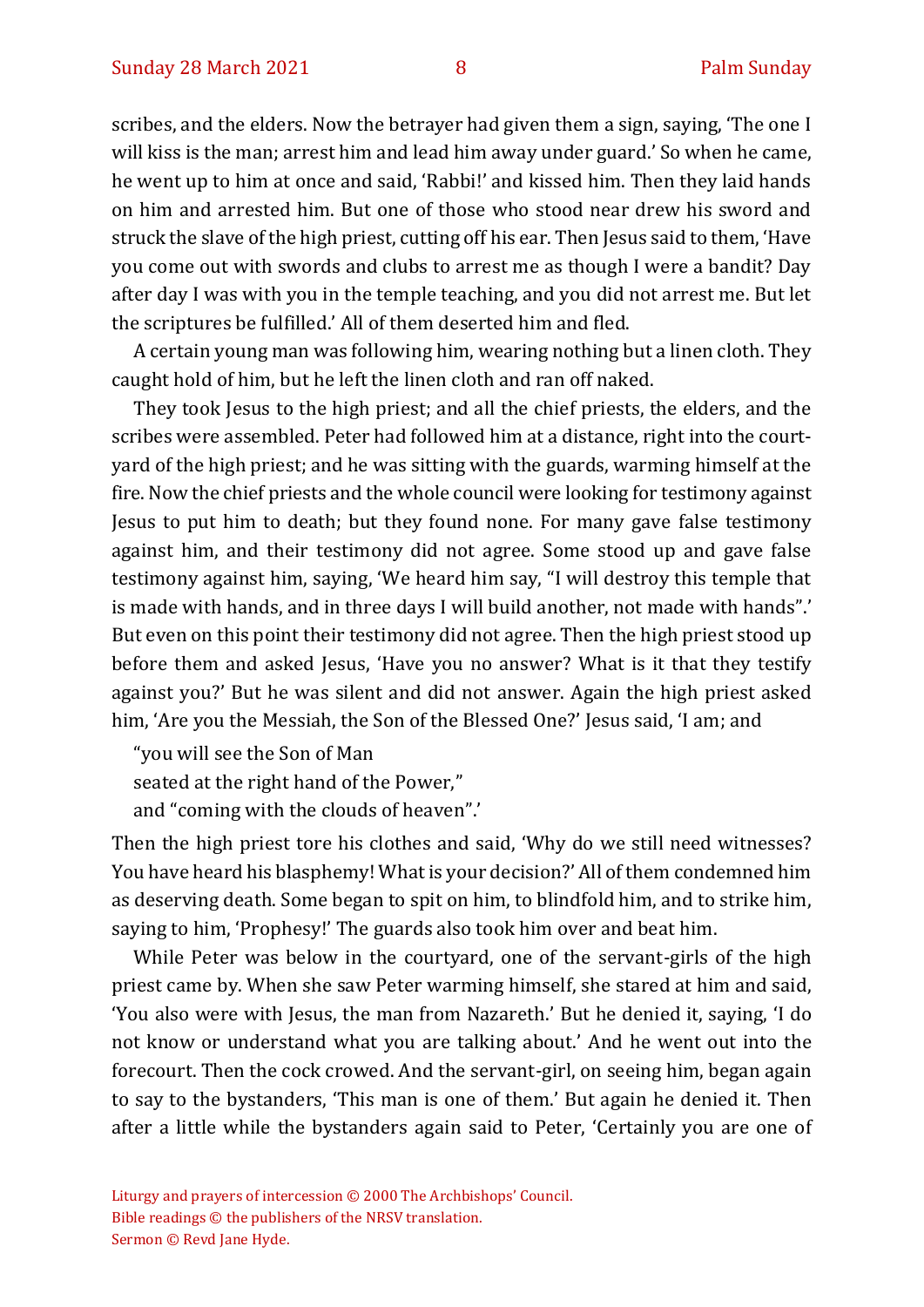them; for you are a Galilean.' But he began to curse, and he swore an oath, 'I do not know this man you are talking about.' At that moment the cock crowed for the second time. Then Peter remembered that Jesus had said to him, "Before the cock crows twice, you will deny me three times.' And he broke down and wept.

As soon as it was morning, the chief priests held a consultation with the elders and scribes and the whole council. They bound Jesus, led him away, and handed him over to Pilate. Pilate asked him, 'Are you the King of the Jews?' He answered him, 'You say so.' Then the chief priests accused him of many things. Pilate asked him again, 'Have you no answer? See how many charges they bring against you.' But Jesus made no further reply, so that Pilate was amazed.

Now at the festival he used to release a prisoner for them, anyone for whom they asked. Now a man called Barabbas was in prison with the rebels who had committed murder during the insurrection. So the crowd came and began to ask Pilate to do for them according to his custom. Then he answered them, 'Do you want me to release for you the King of the Jews?' For he realised that it was out of jealousy that the chief priests had handed him over. But the chief priests stirred up the crowd to have him release Barabbas for them instead. Pilate spoke to them again, 'Then what do you wish me to do with the man you call the King of the Jews?' They shouted back, 'Crucify him!' Pilate asked them, 'Why, what evil has he done?' But they shouted all the more, 'Crucify him!' So Pilate, wishing to satisfy the crowd, released Barabbas for them; and after flogging Jesus, he handed him over to be crucified.

Then the soldiers led him into the courtyard of the palace (that is, the governor's headquarters); and they called together the whole cohort. And they clothed him in a purple cloak; and after twisting some thorns into a crown, they put it on him. And they began saluting him, 'Hail, King of the Jews!' They struck his head with a reed, spat upon him, and knelt down in homage to him. After mocking him, they stripped him of the purple cloak and put his own clothes on him. Then they led him out to crucify him.

They compelled a passer-by, who was coming in from the country, to carry his cross; it was Simon of Cyrene, the father of Alexander and Rufus. Then they brought Jesus to the place called Golgotha (which means the place of a skull). And they offered him wine mixed with myrrh; but he did not take it. And they crucified him, and divided his clothes among them, casting lots to decide what each should take. It was nine o'clock in the morning when they crucified him. The inscription of the charge against him read, 'The King of the Jews.' And with him they crucified two bandits, one on his right and one on his left. Those who passed by derided him, shaking their heads and saying, 'Aha! You who would destroy the temple and build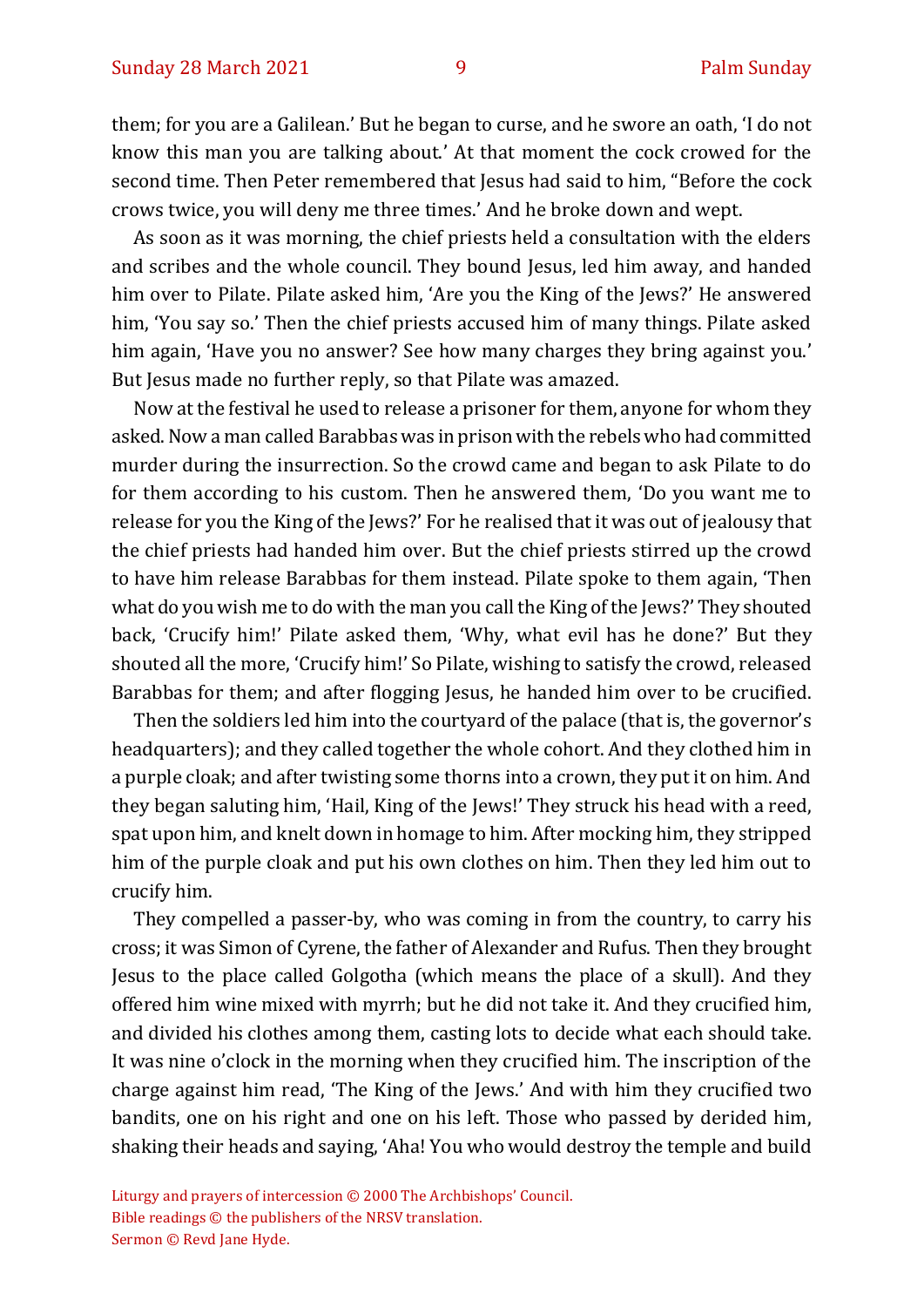it in three days, save yourself, and come down from the cross!' In the same way the chief priests, along with the scribes, were also mocking him among themselves and saying, 'He saved others; he cannot save himself. Let the Messiah, the King of Israel, come down from the cross now, so that we may see and believe.' Those who were crucified with him also taunted him.

When it was noon, darkness came over the whole land until three in the afternoon. At three o'clock Jesus cried out with a loud voice, 'Eloi, Eloi, lema sabachthani?' which [is Aramaic] for, 'My God, my God, why have you forsaken me?' When some of the bystanders heard it, they said, 'Listen, he is calling for Elijah.' And someone ran, filled a sponge with sour wine, put it on a stick, and gave it to him to drink, saying, 'Wait, let us see whether Elijah will come to take him down.' Then Jesus gave a loud cry and breathed his last. And the curtain of the temple was torn in two, from top to bottom. Now when the centurion, who stood facing him, saw that in this way he breathed his last, he said, 'Truly this man was God's Son!'

There were also women looking on from a distance; among them were Mary Magdalene, and Mary the mother of James the younger and of Joses, and Salome. These used to follow him and provided for him when he was in Galilee; and there were many other women who had come up with him to Jerusalem.

When evening had come, and since it was the day of Preparation, that is, the day before the sabbath, Joseph of Arimathea, a respected member of the council, who was also himself waiting expectantly for the kingdom of God, went boldly to Pilate and asked for the body of Jesus. Then Pilate wondered if he were already dead; and summoning the centurion, he asked him whether he had been dead for some time. When he learned from the centurion that he was dead, he granted the body to Joseph. Then Joseph bought a linen cloth, and taking down the body, wrapped it in the linen cloth, and laid it in a tomb that had been hewn out of the rock. He then rolled a stone against the door of the tomb. Mary Magdalene and Mary the mother of Joses saw where the body was laid. *Mark 14:1—15:47*

This is the Gospel of the Lord All **Praise to you O Christ.** 

#### **Sermon** *Focussing on the Palm Gospel and Mark 15:6–15*

There is a story that, during a G8 summit in Birmingham at the turn of the millennium, some 40,000 people gathered to call upon world leaders to cancel the crippling debt of the world's poorest countries. The plan was to form a circle around the city and make as much noise as possible for two minutes. One woman joined in with gusto … joining hands with the rest and yelling at the top of her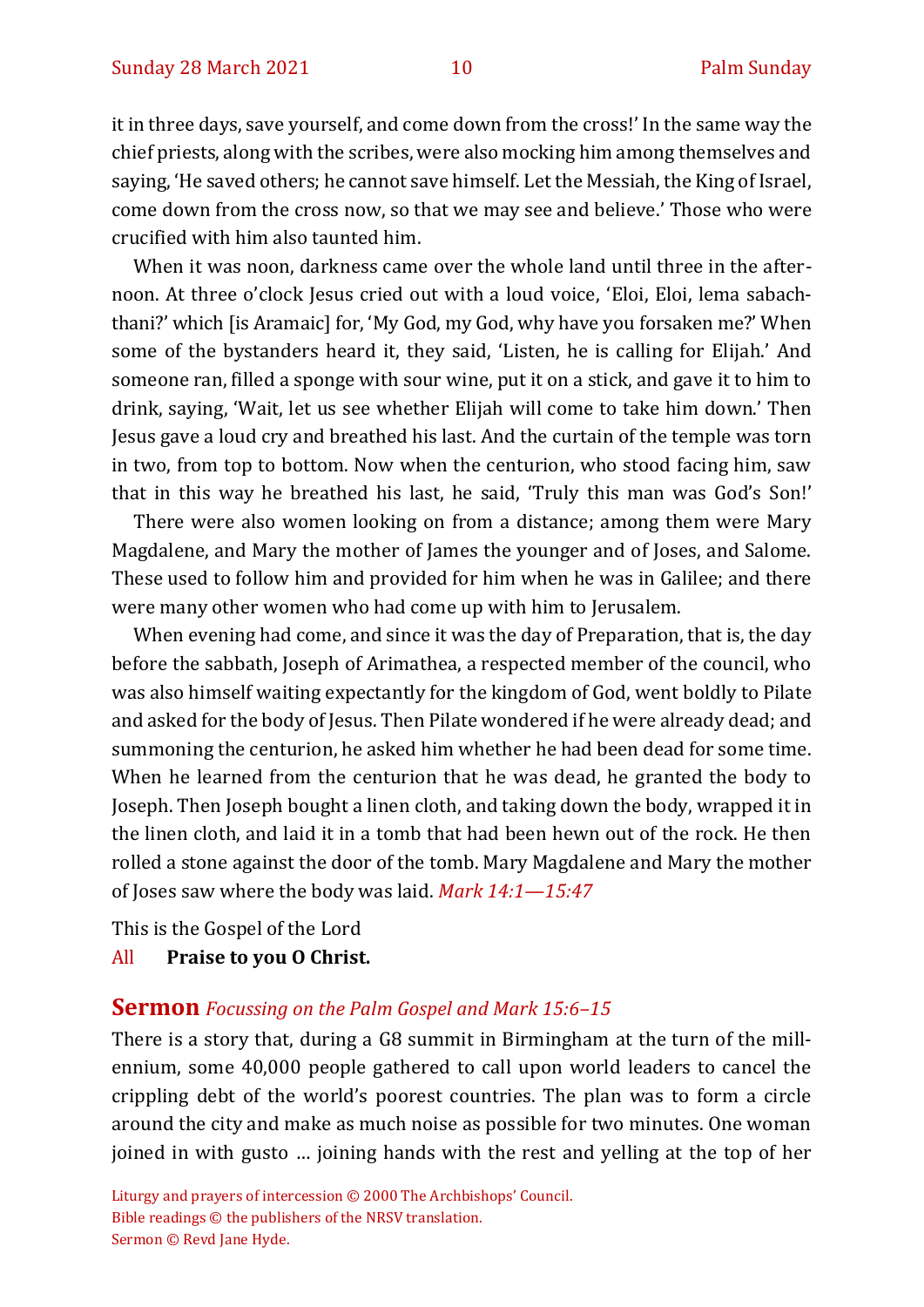voice. When the two minutes were up she turned to her neighbour and asked 'Can you tell me what this is all about, please?' She had no idea—she'd been out shopping in Birmingham that afternoon and just found herself joining in!

There must have been others like her in the circle of protest that afternoon so it's not hard to imagine something similar happening on the day Jesus triumphantly rode into Jerusalem on that first Palm Sunday with people shouting *'Hosanna! Blessed is the one who comes in the name of the Lord! Blessed is the coming kingdom of our ancestor David! Hosanna in the highest heaven!'*

Before their very eyes, Old Testament prophesy was being fulfilled. Those who knew their scripture, knew that a king, a Messiah, of David's line would ride into Jerusalem on a donkey!

Neighbour called out to neighbour, the crowd swelled … the excitement, shouting and chanting intensified. But there must have been confusion too! As they neared the city, folk started asking 'Who is this? What's going on?'

We might wonder what was in Jesus' heart as he rode along on the donkey. He must have known the shallowness of much of the praise and that many of the people who were proclaiming Him king, just happened to be there that day and were caught up in the crowd just like that woman in Birmingham. He also knew that this ride of triumph was, in fact, a ride towards His death and that this same crowd who were shouting enthusiastic words of praise would, in a few days' time, be shouting angrily for His crucifixion with just the same ignorance and lack of understanding.

The majesty and triumph of Jesus' entry into Jerusalem were laced, for Him, with fear and sadness at the prospect of the pain and humiliation towards which He was journeying … but there was no turning back.

His mind was set on what was ahead, for He was motivated by love. And while, in this week of all weeks, we need to remember His pain and His suffering, we must not lose sight of the reason for it.

When Jesus looked around at all those people shouting praises … He loved them. When He heard shouts of 'Crucify him.' He loved them. Every single one of them. Even those who hated Him. Love was the reason why He was willing to walk into the hands of those who despised and misunderstood Him so intensely that they wanted to murder Him. Love was the reason why there was no turning back for Jesus.

When Jesus looks around at everyone on this earth today, He loves us all ... whatever our colour, creed, ability or lifestyle. In all our confusion, in all our weakness and hypocrisy—He loves us. Even as we continue to cause untold suffering with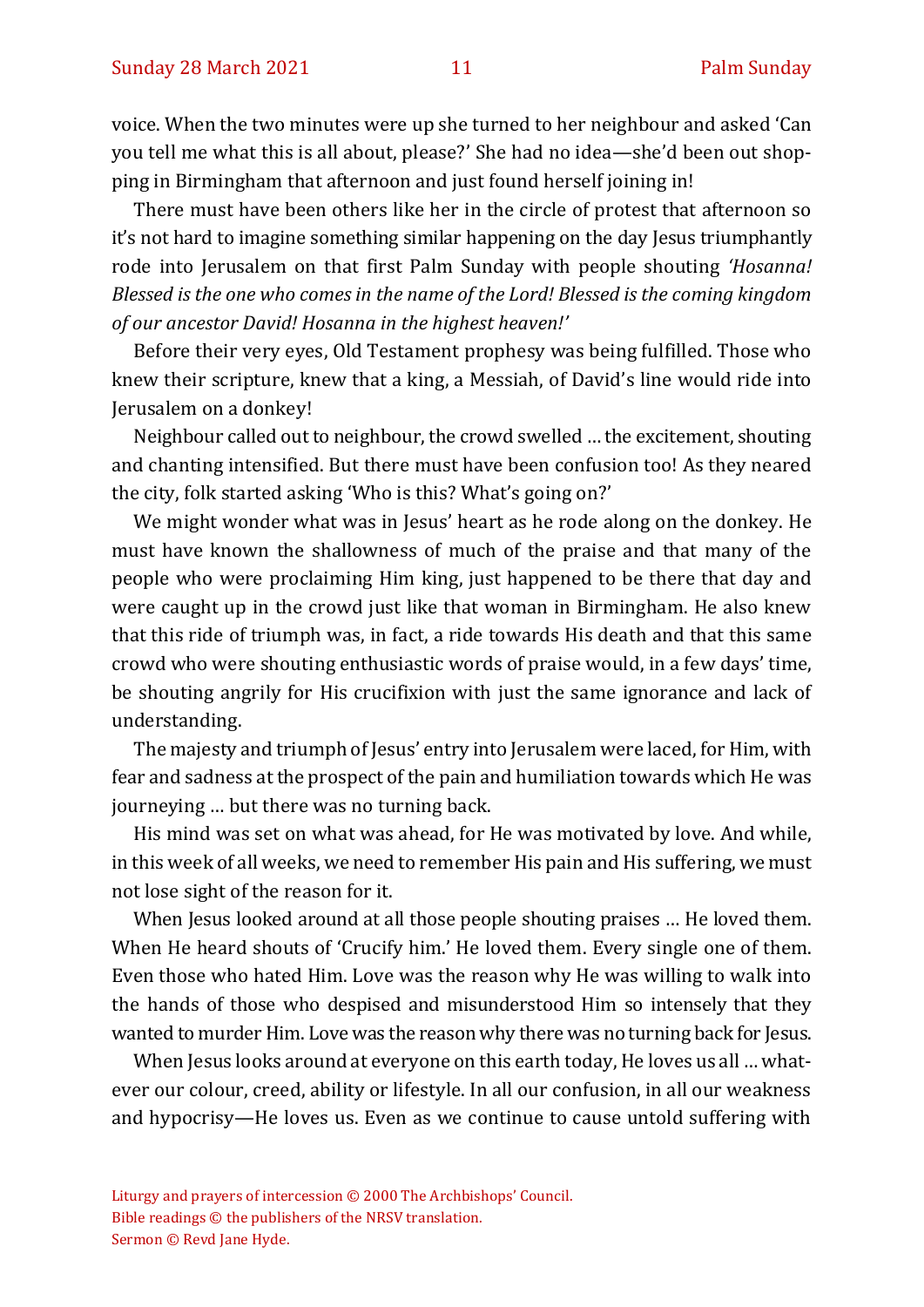our selfish pursuit of material wealth which threatens our God-given earthly home—HE LOVES US!

So, let us take tenacious hold of Christ's love this week … let it take root in our hearts so that, as we follow Christ journey to the cross … sit with His suffering and death … experience the bewilderment of the empty tomb … we may more truly experience the joy and hope of His glorious and triumphant resurrection on Easter Day. Amen.

### **The Creed**

Do you believe and trust in God the Father,

the source of all being and life,

the one for whom we exist?

#### All **We believe and trust in him.**

Do you believe and trust in God the Son,

who took our human nature,

died for us and rose again?

#### All **We believe and trust in him.**

Do you believe and trust in God the Holy Spirit, who gives life to the people of God and makes Christ known in the world?

#### All **We believe and trust in him.**

This is the faith of the Church.

All **This is our faith. We believe and trust in one God, Father, Son and Holy Spirit. Amen.**

### **Prayers of intercession**

We stand with Christ in his suffering.

For forgiveness for the many times we have denied Jesus, let us pray to the Lord.

All **Lord, have mercy.**

For grace to seek out those habits of sin which mean spiritual death, and by prayer and self-discipline to overcome them, let us pray to the Lord.

#### All **Lord, have mercy.**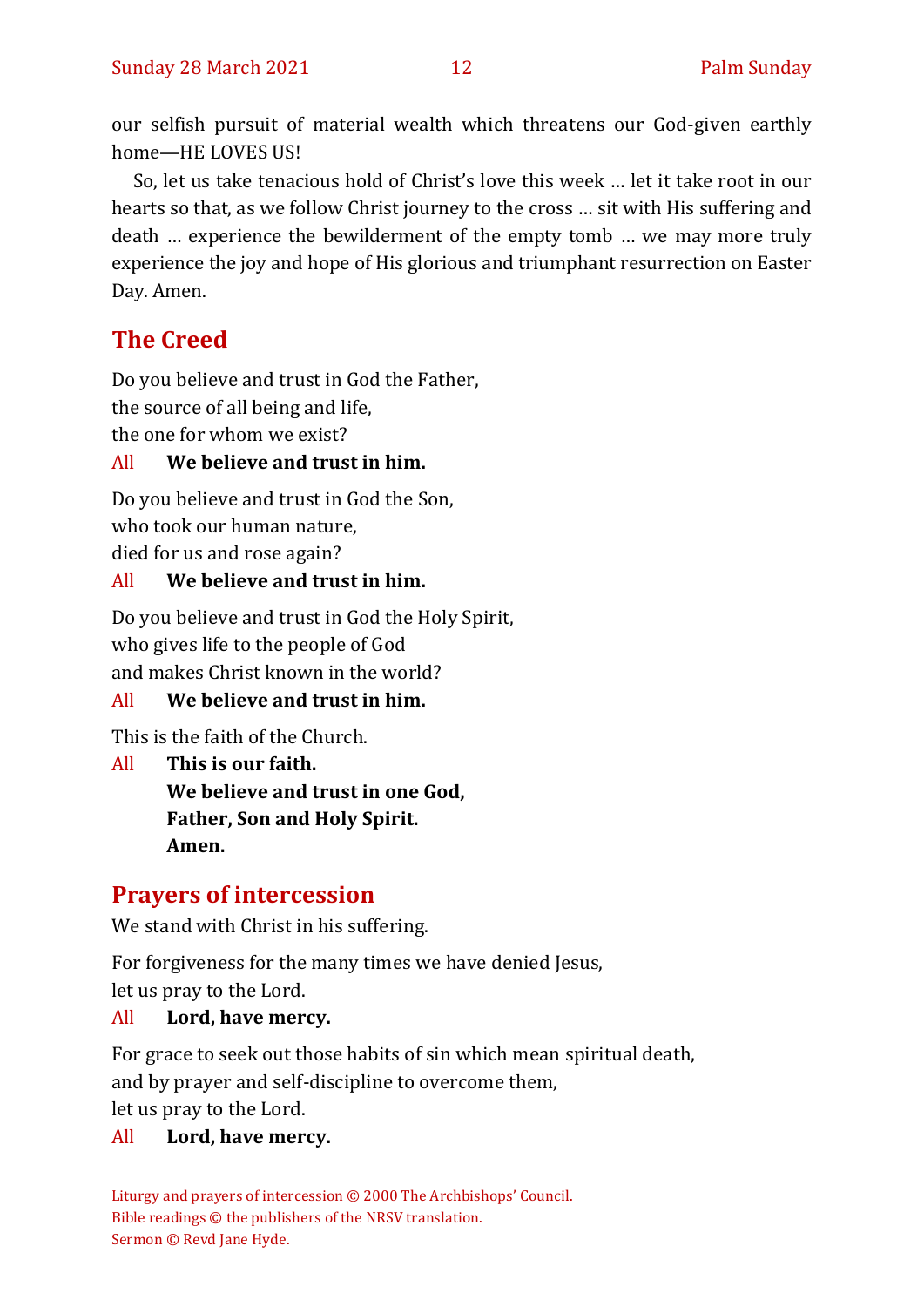For Christian people, that through the suffering of disunity there may grow a rich union in Christ, let us pray to the Lord.

#### All **Lord, have mercy.**

For those who make laws, interpret them, and administer them, that our common life may be ordered in justice and mercy, let us pray to the Lord.

#### All **Lord, have mercy.**

For those who still make Jerusalem a battleground, let us pray to the Lord.

#### All **Lord, have mercy.**

For those who have the courage and honesty to work openly for justice and peace, let us pray to the Lord.

#### All **Lord, have mercy.**

For those in the darkness and agony of isolation, that they may find support and encouragement, let us pray to the Lord.

#### All **Lord, have mercy.**

For those who, weighed down with hardship, failure, or sorrow, feel that God is far from them,

let us pray to the Lord.

#### All **Lord, have mercy.**

For those who are tempted to give up the way of the cross, let us pray to the Lord.

#### All **Lord, have mercy.**

That we, with those who have died in faith,

may find mercy in the day of Christ,

let us pray to the Lord.

#### All **Lord, have mercy.**

Merciful Father,

All **accept these prayers for the sake of your Son, our Saviour Jesus Christ. Amen.**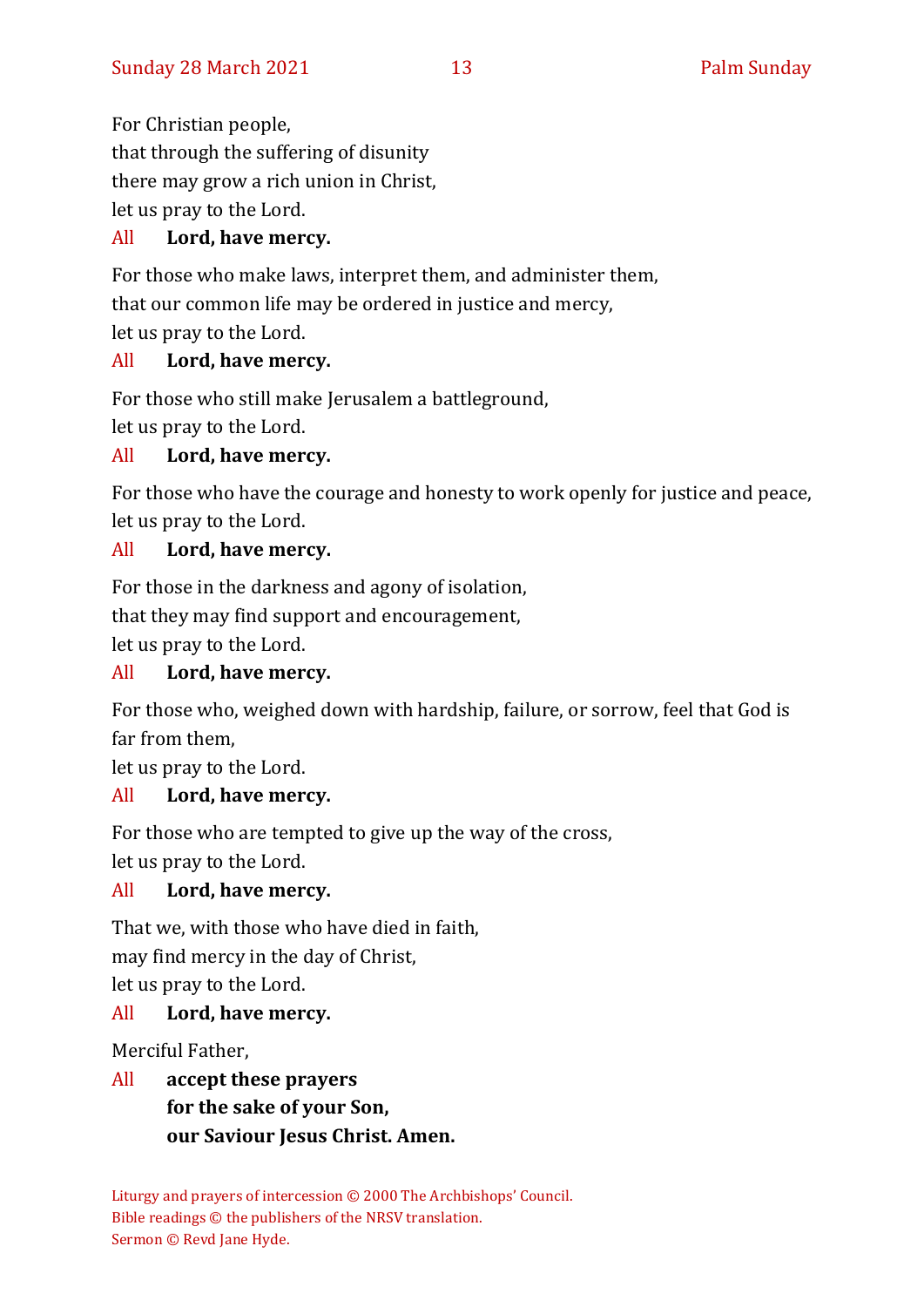### **The peace**

Since we are justified by faith, we have peace with God through our Lord Jesus Christ, who has given us access to his grace.

The peace of the Lord be always with you,

All **And also with you.**

### HYMN 4 **[Amazing love \(what love is this\)](https://www.youtube.com/watch?v=ItR0E1lg7lY)** (click on this link to hear the hymn)

The liturgy of the Communion Service appears below

# The Dismissal

Christ give you grace to grow in holiness, to deny yourselves, take up your cross, and follow him; and the blessing of God the Almighty: Father, Son, and Holy Spirit, be with you now and remain with you always.

All **Amen.**

### HYMN 5 **[O sacred head sore wounded](https://www.youtube.com/watch?v=0gHS7a4Okq8)** (click on this link to hear the hymn)

Go in peace to love and serve the Lord.

All **In the name of Christ. Amen.**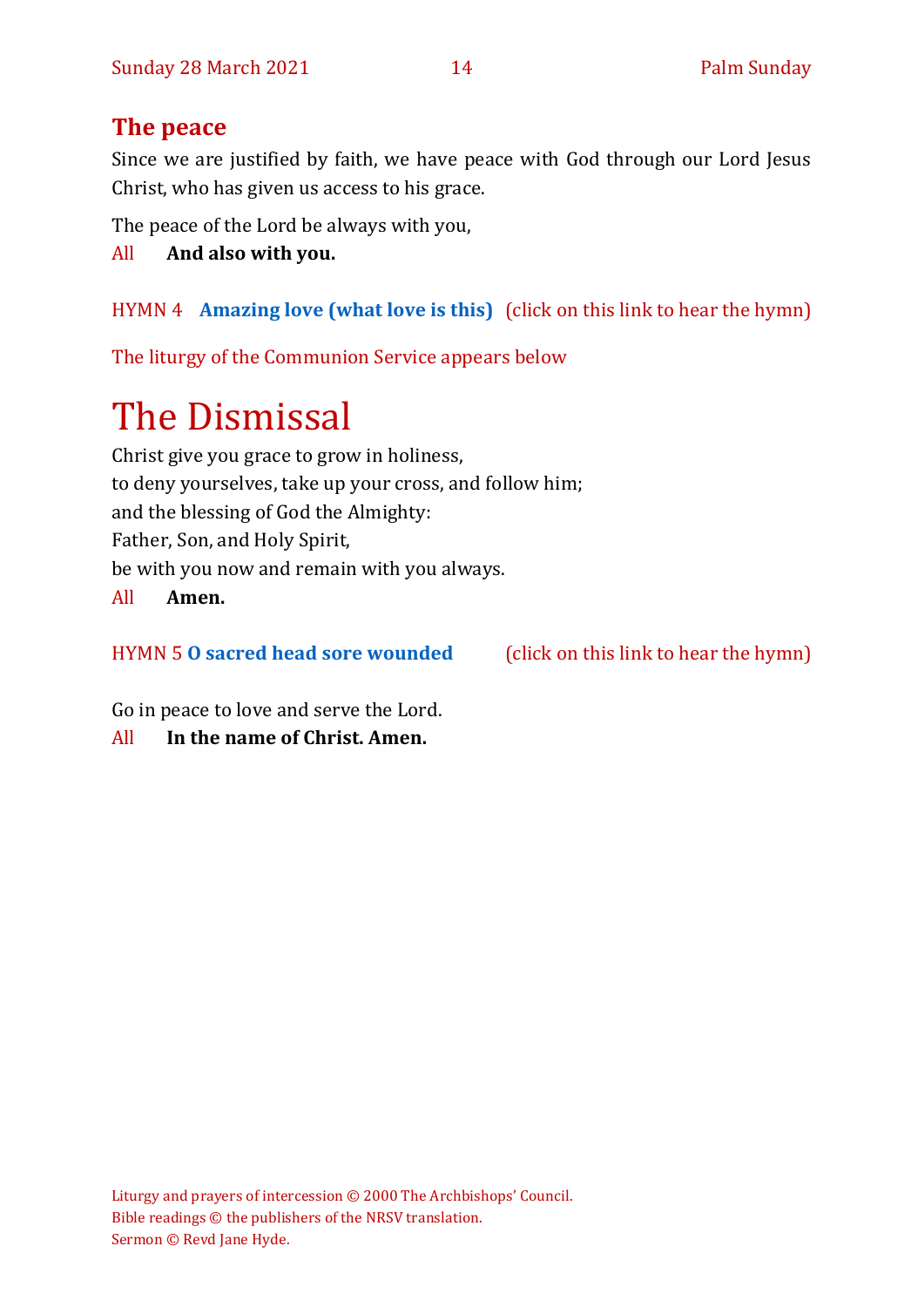# The Liturgy of the Sacrament

### Eucharistic Prayer (prayer E)

The Lord be with you

#### All **and also with you.**

Lift up your hearts.

#### All **We lift them to the Lord.**

Let us give thanks to the Lord our God.

#### All **It is right to give thanks and praise.**

It is indeed right and just, our duty and our salvation, always and everywhere to give you thanks, holy Father, almighty and eternal God, through Jesus Christ our Lord. For as the time of his passion and resurrection draws near the whole world is called to acknowledge his hidden majesty. The power of the life-giving cross reveals the judgement that has come upon the world and the triumph of Christ crucified. He is the victim who dies no more, the Lamb once slain, who lives for ever, our advocate in heaven to plead our cause, exalting us there to join with angels and archangels, for ever praising you and saying:

All **Holy, holy, holy Lord, God of power and might, heaven and earth are full of your glory. Hosanna in the highest. Blessed is he who comes in the name of the Lord. Hosanna in the highest.**

We praise and bless you, loving Father, through Jesus Christ, our Lord; and as we obey his command, send your Holy Spirit, that broken bread and wine outpoured may be for us the body and blood of your dear Son.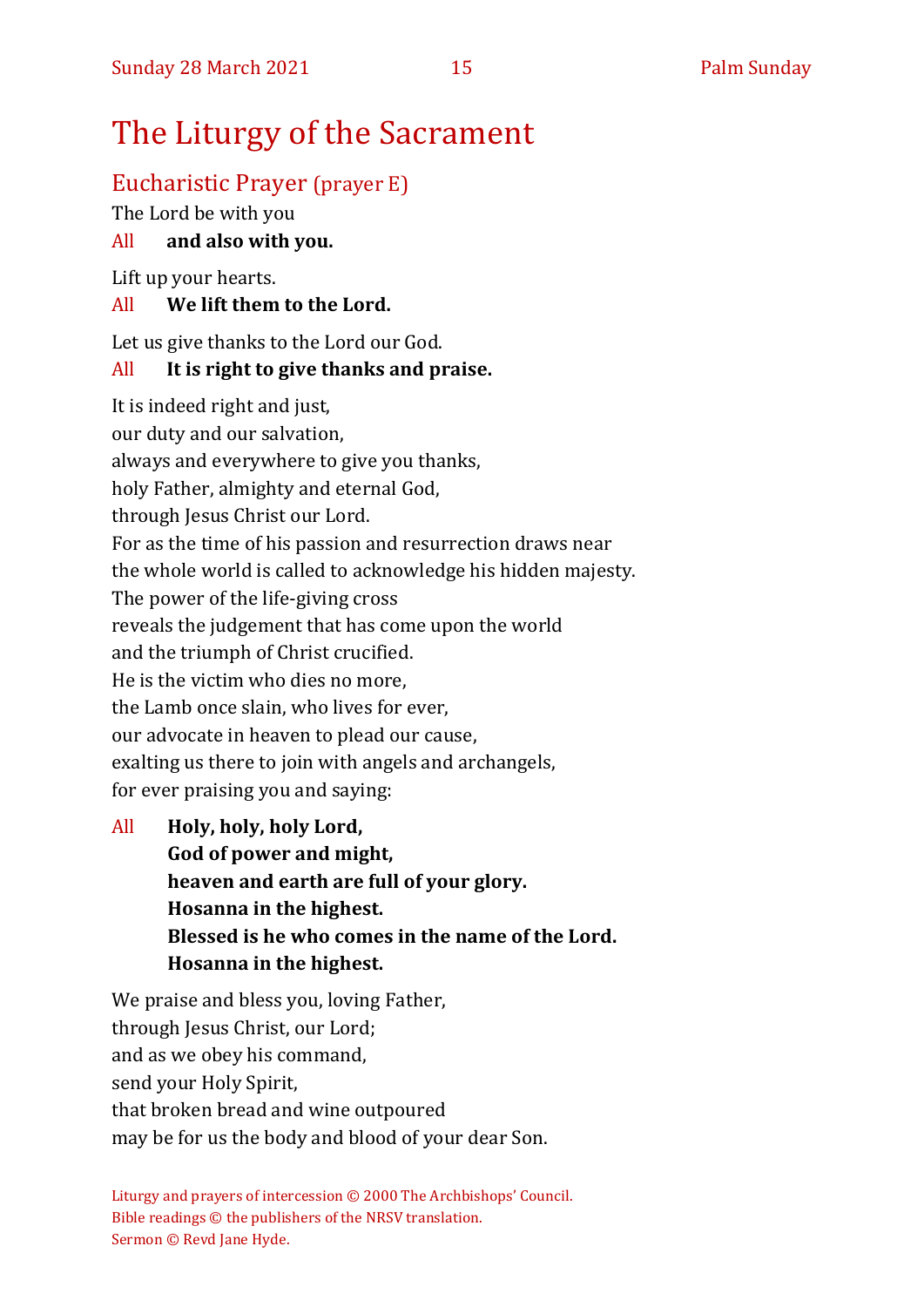On the night before he died he had supper with his friends and, taking bread, he praised you. He broke the bread, gave it to them and said: Take, eat; this is my body which is given for you; do this in remembrance of me.

When supper was ended he took the cup of wine. Again he praised you, gave it to them and said: Drink this, all of you; this is my blood of the new covenant, which is shed for you and for many for the forgiveness of sins. Do this, as often as you drink it, in remembrance of me.

So, Father, we remember all that Jesus did, in him we plead with confidence his sacrifice made once for all upon the cross.

Bringing before you the bread of life and cup of salvation, we proclaim his death and resurrection until he comes in glory.

Great is the mystery of faith:

All **Christ has died. Christ is risen. Christ will come again.**

Lord of all life, help us to work together for that day when your kingdom comes and justice and mercy will be seen in all the earth.

Look with favour on your people, gather us in your loving arms and bring us with all the saints to feast at your table in heaven.

Through Christ, and with Christ, and in Christ, in the unity of the Holy Spirit, all honour and glory are yours, O loving Father, for ever and ever.

All **Amen.**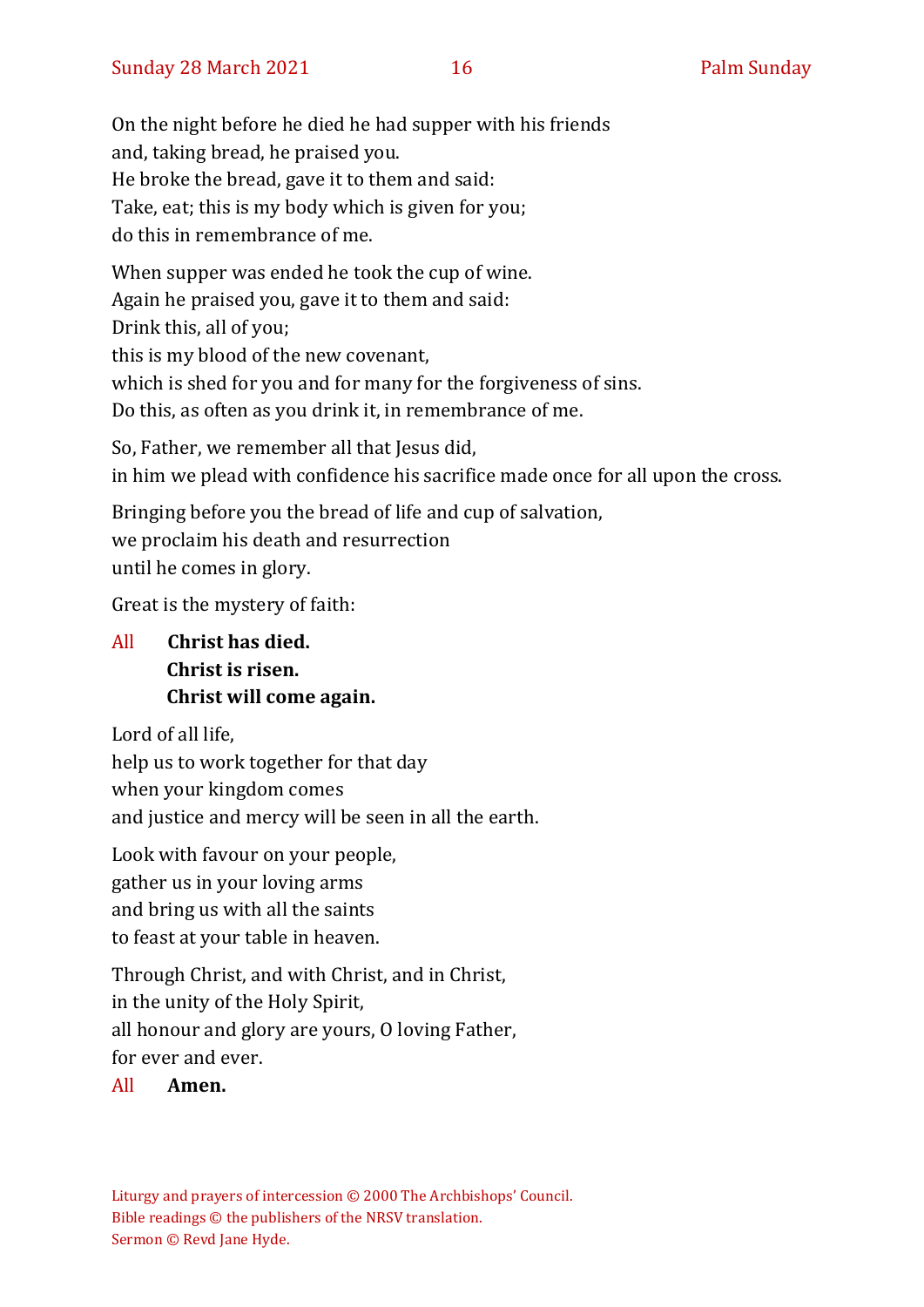### The Lord's Prayer

As our Saviour taught us, so we pray

All **Our Father in heaven, hallowed be your name, your kingdom come, your will be done, on earth as in heaven. Give us today our daily bread. Forgive us our sins as we forgive those who sin against us. Lead us not into temptation but deliver us from evil. For the kingdom, the power,** 

**and the glory are yours now and for ever. Amen.**

### Breaking of the Bread

We break this bread to share in the body of Christ.

- All **Though we are many, we are one body, because we all share in one bread.**
- All **Lamb of God,**

**you take away the sin of the world, have mercy on us.**

**Lamb of God, you take away the sin of the world, have mercy on us.**

**Lamb of God, you take away the sin of the world, grant us peace.**

Draw near with faith. Receive the body of our Lord Jesus Christ which he gave for you, and his blood which he shed for you. Eat and drink in remembrance that he died for you, and feed on him in your hearts by faith with thanksgiving.